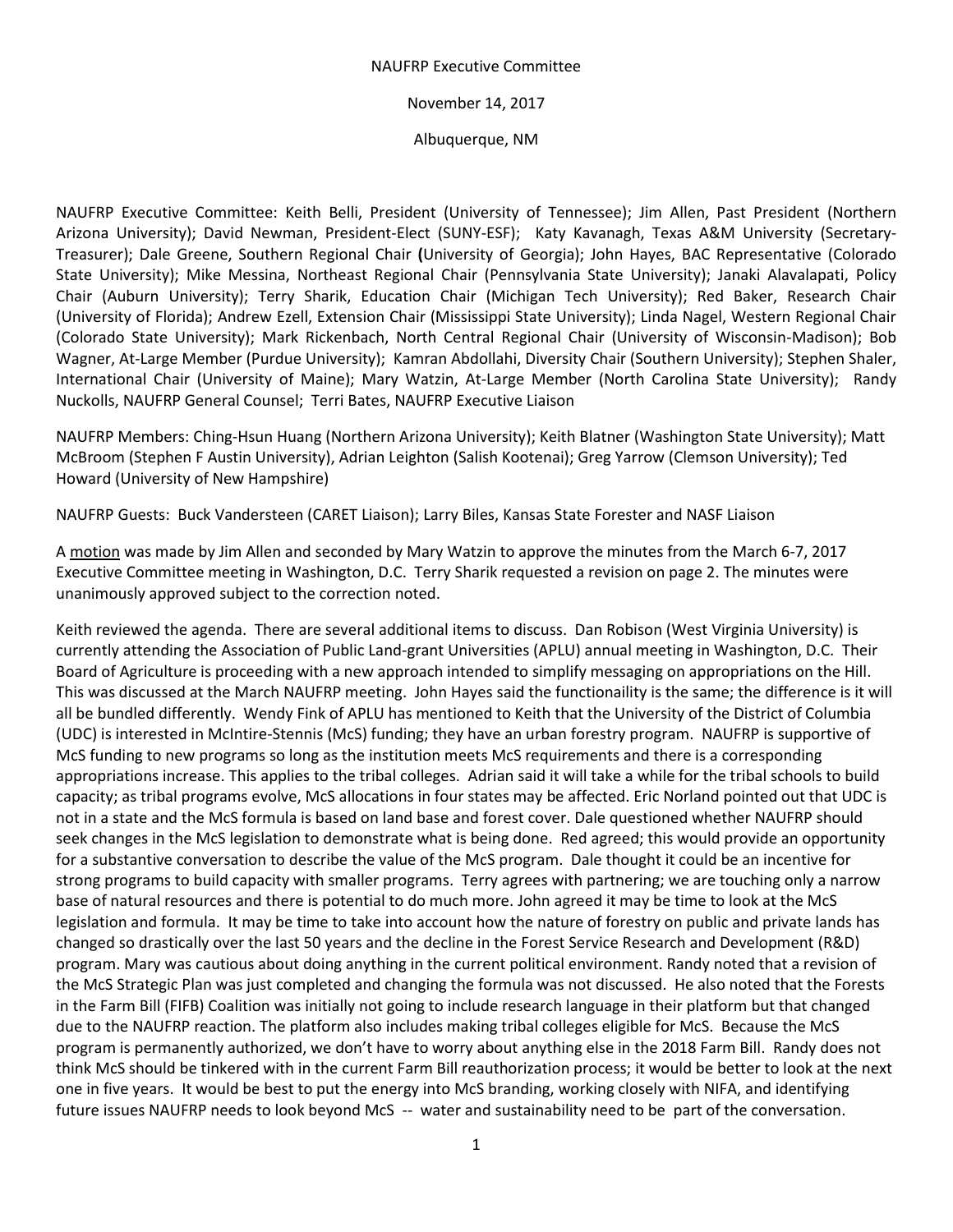Adrian said the tribal colleges are land grant institutions; they can tell a significant story about McS. Randy noted that a number of NAUFRP representatives have had the opportunity to talk to the new USDA Secretary Sonny Perdue. The USDA Forestry Research Advisory Committee (FRAC) has not met this year. They were waiting for new appointments but it has also gotten caught up in reviews by the new Administration. Another issue for discussion is institutions not spending all their McS funds.

Treasurer's Report, Katy Kavanagh: The final 2016 financial report was reviewed (handout) noting that income was \$17,000 above what had been anticipated in the 2016 budget. It appears that the 2017 expenditures and income are in line with what was anticipated in the budget. It is expected that \$115,000 will be carried into next year. There was a question whether that balance is where we want it to be. Randy said a 'best practice' for non-profits is to retain 35 to 50 percent of their yearly (9-12 months) operations as a reserve. Regional chairs were asked to follow-up with institutions who are not paying dues. A good opportunity is to touch base with new program leaders early in their tenure. A motion was made by Janaki Alavapati, seconded by Andy Ezell, to adopt the budget proposed for 2018. The motion passed unanimously.

Bibliometric Benchmarking Project, Rob Swihart: Rob linked in remotely and used a PowerPoint presentation to report on the study he had undertaken to benchmark faculty citation metrics at NAUFRP institutions. He has previously done this for the fish and wildlife institutions. NAUFRP contributed \$5,000 towards the project. Rob is close to finalizing and publishing the results which will be shared with NAUFRP.

Society of American Foresters (SAF): Fred Cubbage (President), Carol Redelsheimer (Science and Education Director) and John Barnwell (Policy Director): Fred discussed Matt Menashes' position. He is on leave until his contract expires in December; it will not be renewed. Fred reported on some of SAF's financial issues. Annual expenditures are about \$4 million and income is approximately \$3 million. The goal is to reach a stable financial platform. They want accreditation to pay for itself meaning an increase in the annual accreditation dues that academic institutions pay. This was discussed with the NAUFRP Executive Committee in March. The goal is to make the program sustainable. Dale feels another \$200-\$300 annually would be okay; others indicated the same. NAUFRP encouraged SAF to factor in inflation every year. Keith suggested it might be acceptable for the first increase to be a little more at first to catch up and asked what it would take to break even? Carol is uncertain but will determine that and bring it back to NAUFRP. Dale suggested changing the billing format: apply an increase every 2-3 years. Keith said he would like to have a breakdown of what it would take to break even. Accreditation fees are bringing in about \$60,000 annually; this is small in the scheme of \$1 million annual losses. Keith asked SAF to bring these numbers back to NAUFRP with a five year plan. Carol noted all committee (accreditation) members are volunteers and this is appreciated. Keith said NAUFRP wants to work with SAF more closely on advocacy and policy issues. SAF is already doing this for FS R&D; NAUFRP wants to be included. There was discussion about a member of the NAUFRP Executive Committee serving in some capacity (i.e., ex-officio) on the SAF Policy Committee. It doesn't have to be formal; the object would be to have a representative. Carol said the Logic Model has not been lost. Last year at the Madison Convention they focused on Oral History. Keith asked if there have been further conversations with FS about future commitments? John says yes and it appears positive but there is nothing formal. John Hayes asked about progress on the D&I front? How can NAUFRP be involved? Carol said they have formed a working group and are trying to incorporate measures through the Convention to develop leadership skills. They have a new student chapter at Southern University. Jim Allen asked about the status of CHEA and third party accreditation/certification. SAF has not done anything on this. Carol is trying to get funds into her budget to pursue this. Keith asked what are the significant costs? Fred said personnel are the bulk of the budget, followed by the convention deficits. Dale asked if the Certified Forester Program is a big loss. Fred said it not a big drag; it is more of a loss leader. Buck asked about the building and maintenance costs? They run \$50,000 to \$80,000 a year. It is an 80-year old building, with no ADA and with historic restrictions.

Rich Guldin, U.S. Endowment for Forestry and Communities: Rich described the several roles he is serving in for his post-Forest Service retirement. He is here today as a consultant to the Endowment to report on the finding of the Blue Ribbon Commission on Forests and Forest Products Research and Development in the 21<sup>st</sup> Century which was recently released. (Powerpoint presentation; later circulated to Executive Committee) The report was distributed to the NAUFRP membership. The core message is that major changes are needed in the forest research and development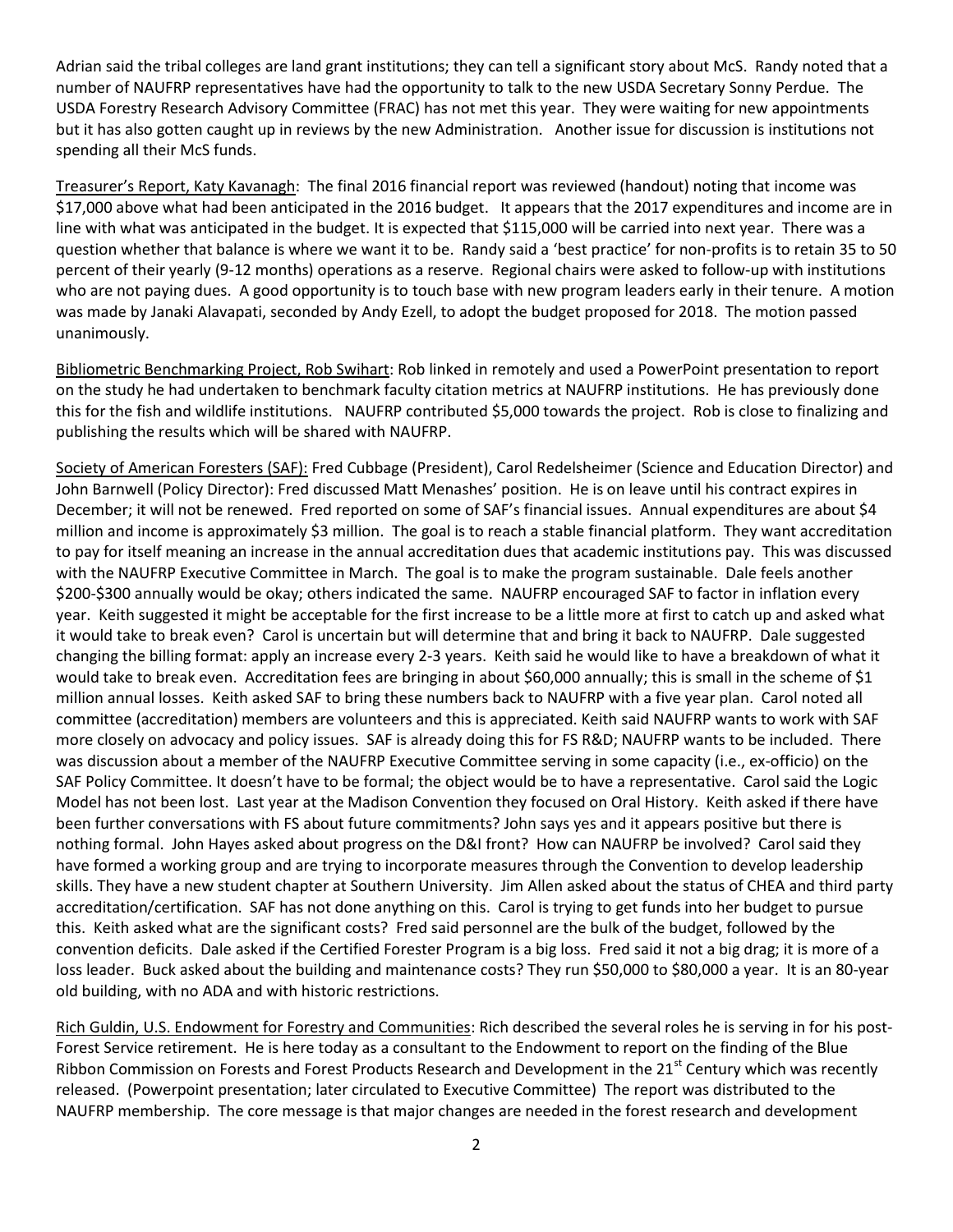sector to secure the future of forests in the US. Findings include: innovation has slowed, basic research has strong support and applied research has withered. The federal investment in forest research (FS R&D) has declined 36 percent in the last 50 years. By comparison, it has increased 18 percent in Canada. Federal funding for forest research comes through the Forest Service, NIFA, universities, NSF, DOE and SFI. Rich estimates that 20 percent of NSF grants involve forests. The university sector invests roughly \$150 million; this is a very soft number Rich says. Rich was asked what portion is research versus extension and teaching. Rich said they did not look at that question. Annually, an estimated \$700 million in funding goes into the forest research sector; it was more than \$1 billion in 1962 dollars. There were several questions for Rich: who are/were the Commissioners? How does it relate to FRAC? Is there a suggestion of refocusing university dollars? Local vs. regional vs. national priorities? Rich noted there are also a lot of state, local and regional impediments; Randy asked if these impediments were identified? Rich said the Endowment will push hard on a couple of recommendations. Keith proposes follow-up. Ali suggested NAUFRP seek a conference grant making it possible to look at some of these issues in more depth.

Washington Report, Randy Nuckolls: Congress is desperate to pass a tax bill and he thinks they will despite some negative (potential) impacts to higher education. Representatives of the higher education community are in DC now expressing strong concerns about certain provisions. With a number of announced Congressional retirements pending, the historical memory is being depleted. USDA still has many vacant positions. Fire legislation is still a big gorilla issue but is on a back burner because of all the fight over health care. The real push now is on taxes. The Continuing Resolution expires on December 8<sup>th</sup> and Randy believes it will be extended again through January. This means McS and similar programs are funded at current levels and funds are being depleted subject to the sequestration process. Another fight on the debt limit is looming. There is pressure to increase defense funding but the deficit will likely go to \$1.5 trillion because of the tax bill. APLU's Council for Government Affairs (and Cornerstone) has a group to focus on USDA appropriations. Randy encouraged everyone to visit with their government affairs reps on campus and give them information on NAUFRP priorities; the agriculture research community is certainly doing it. There was a question about taxing graduate student stipends; Randy said the university presidents are addressing this. We should keep the focus on our priorities.

Diversity Chair Report, Kamran Abdollahi: Kamran distributed a written report. The Diversity Logic Model was developed in partnership with SAF, US Forest Service and NAUFRP. Several actions have taken place as a result including the adoption of a SAF national Diversity and Inclusion (D&I) Policy, the creation of a Diversity and Inclusion Working Group, the establishment of a Diversity Leadership Award and several programs at the 2016 and 2017 SAF conventions. It was noted that the D&I Working Group has not been active.

Research Chair Report, Red Baker: Red distributed a written report. He and several from the Executive Committee visited NIFA in March 2017 and have plans to do so again in 2018. Currently, Red is working on wrapping up the McStennis Strategic Plan. The Goals that grew out of the Strategic Plan process correspond with NAUFRP's committee structure with the exception of communications. An Ad Hoc Committee on Communications was founded and is being led by Mary Watzin. A new issue that Red has come across deals with the STEM classification system and the US Department of Homeland Security (DHS). DHS does not recognize general forestry programs as STEM, however, they do consider Forest Science and Biology (and Urban Forestry) as STEM programs. This creates challenges for graduate students in pursuing additional schooling and employment. Red provided a listing of CIP Codes highlighting DHS recognized STEM majors and asked whether NAUFRP should approach DHS about revising this? Mark said they handled this with name changes. Keith asked how wide this issue is beyond DHS? Red is in favor of pursuing it. Janaki suggested writing DHS on NAUFRP letterhead. Keith thinks DHS is a good place to start and NAUFRP should follow-up. Red discussed plans for future agency visits. He is concerned with how to get faculty to connect with NIFA's national program leaders. Eric Norland encouraged continuing conversations with them and noted NIFA has state liaisons. They should be visited and engaged with regularly. Eric encouraged NAUFRP to stay on Sonny's radar. (Eric to provide the list of NIFA State Liaisons to Terri – it can be found on the NIFA website).

<https://nifa.usda.gov/sites/default/files/resource/POW-NPL-State-Liaison-Assignments-FY18-FINAL.pdf>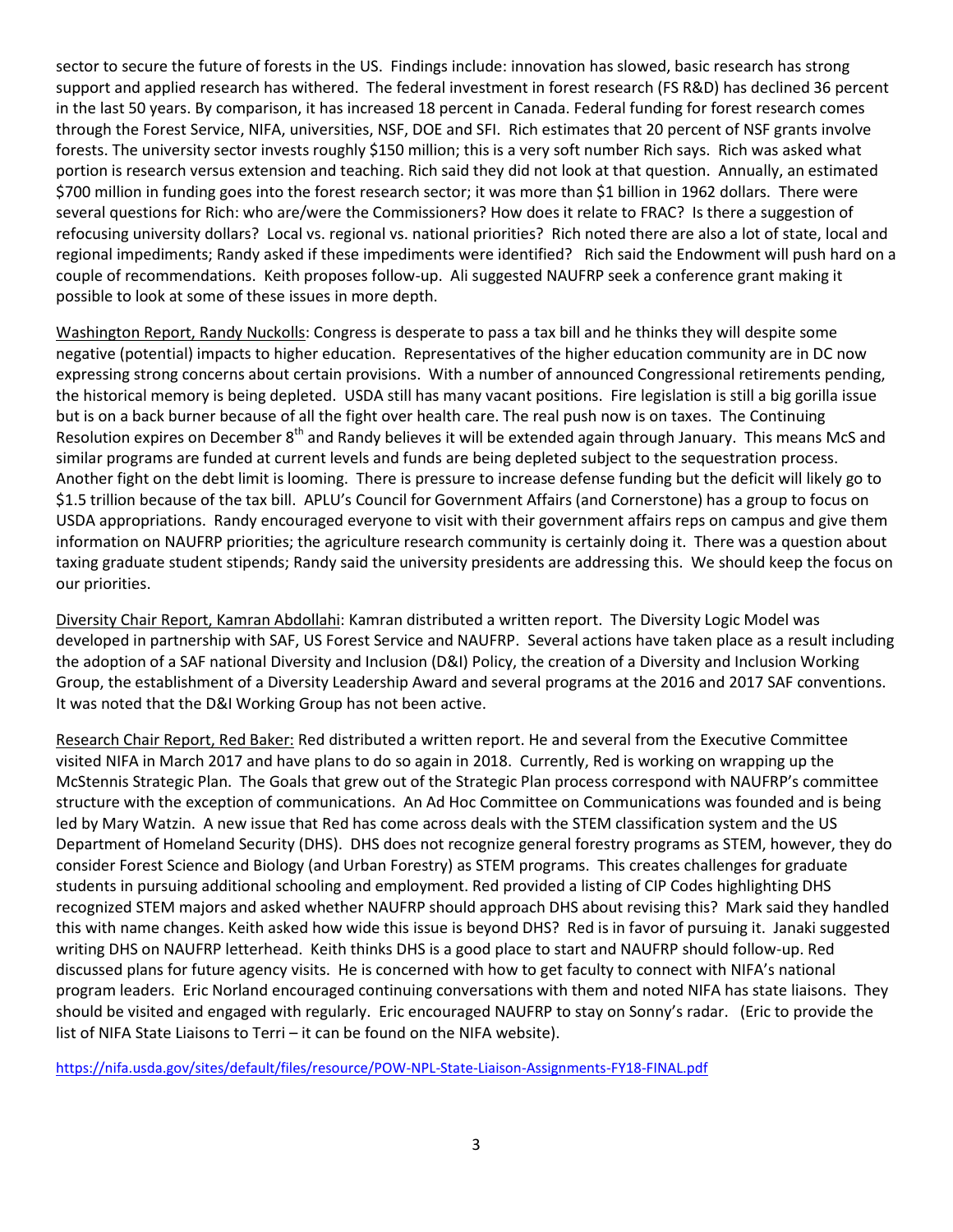Discussion of winter 2018 dates: to be determined. Note CARET meets March 3-7. Randy encouraged NAUFRP members to host Congressional staff for campus tours. They are more free to do this if invited by the university. Dale recommended making these tours exclusive to forestry and involving state forestry and forestry associations. There was discussion about hosting a Congressional breakfast in March.

Policy Chair Report, Janaki Alavalapati: Janaki reviewed a written report. He noted that NAUFRP has worked with the Forests in the Farm Bill Coalition (FIFB) and the Forest Carbon Working Group (FCWG). The former has developed a platform for the 2018 Farm Bill legislative process. Five themes have been agreed upon to focus on: fire and forest health, forest dependent wildlife, keeping forests as forests, growing jobs and economies through forestry and improving and streamlining forest conservation programs. In March 2017, the FCWG finalized the "Roadmap for Forest Sector Carbon Resilience and Productivity". Links to both documents can be found on the NAUFRP website. Janaki also noted the joint letters NAUFRP has signed on various issues. These can also be found on the webpage. Janaki is interested in working with Red on the DHS STEM issue. Perhaps this is an area where APLU can also help.

Education Chair Report, Terry Sharik: Terry reviewed his written report which was distributed. He is still working on becoming a 'professional partner' with the International Forestry Student Association (IFSA). He has continued to build on the survey first administered to students attending the 2014 IUFRO World Congress. The findings have been presented and published in several venues. The results of an analysis of NAUFRP-member institutions to determine if there is a relationship between the proportion of women and minorities in the natural resources student body and the content of their respective websites was presented at the 2016 SAF. Terry has served on a SAF ad hoc steering committee that organized a diversity and inclusion session at the 2016 Convention. They recommended that a new SAF Working Group on Diversity and Inclusion be formed, which was recently approved by the SAF leadership. Terry was closely involved in the redesign of the NAUFRP website which is now operational. Terry continues to work with FAEIS administrators to increase participation from NAUFRP institutions in data collection. He served on an Advisory Committee for the Global Outlook on Forestry Education project jointly sponsored by IUFRO and IFSA.

International Report, Stephen Shaler: Steve has nothing strategic to report for the last six months. At the March meeting he discussed his meeting with the Canadian schools. He asked what APLU may be doing on the international level; he has not connected with them. Jim pointed out that we used to have an IUFRO liaison: it was Jim Johnson and then John Hayes. Steve should be appointed to this role.

Extension Report, Andy Ezell: Andy provided a written report. The Family Forests Education Award did not have as many nominations this year as he expected. Only one award is being made and that is in the comprehensive category; it will be presented to Oregon State University. He has provided feedback to the other award nominees. Andy attended a meeting of the Western Extension Foresters in Fort Collins and again found few familiar with the McS program. He will meet with the northeast extension area foresters in December.

## Regional Reports

Northeast, Mike Messina: The northeast area has 15-17 programs but only about six are active. Five of these will combine to host an Alumni Reunion here in Albuquerque. (They are Penn State, Maine, SUNY, NH and VT).

North Central, Mark Rickenbach: The Forest Service Northern Research Center has transitioned its headquarters to Madison. The Director position will be unified; the program leaders will not move.

Western, Linda Nagel: Western NAUFRP has about 20 programs; 10 will meet for lunch tomorrow and discuss ways to better engage the western schools. Their mid-June meeting was in Montana at Salish Kooteani. A discussion point then was the Western Coalition of State Foresters. They are housed in Denver and the current chair is Mike Lester (who reports to John Hayes). Jim Allen met with the Coalition some years ago; at that time they were not interested in including the universities.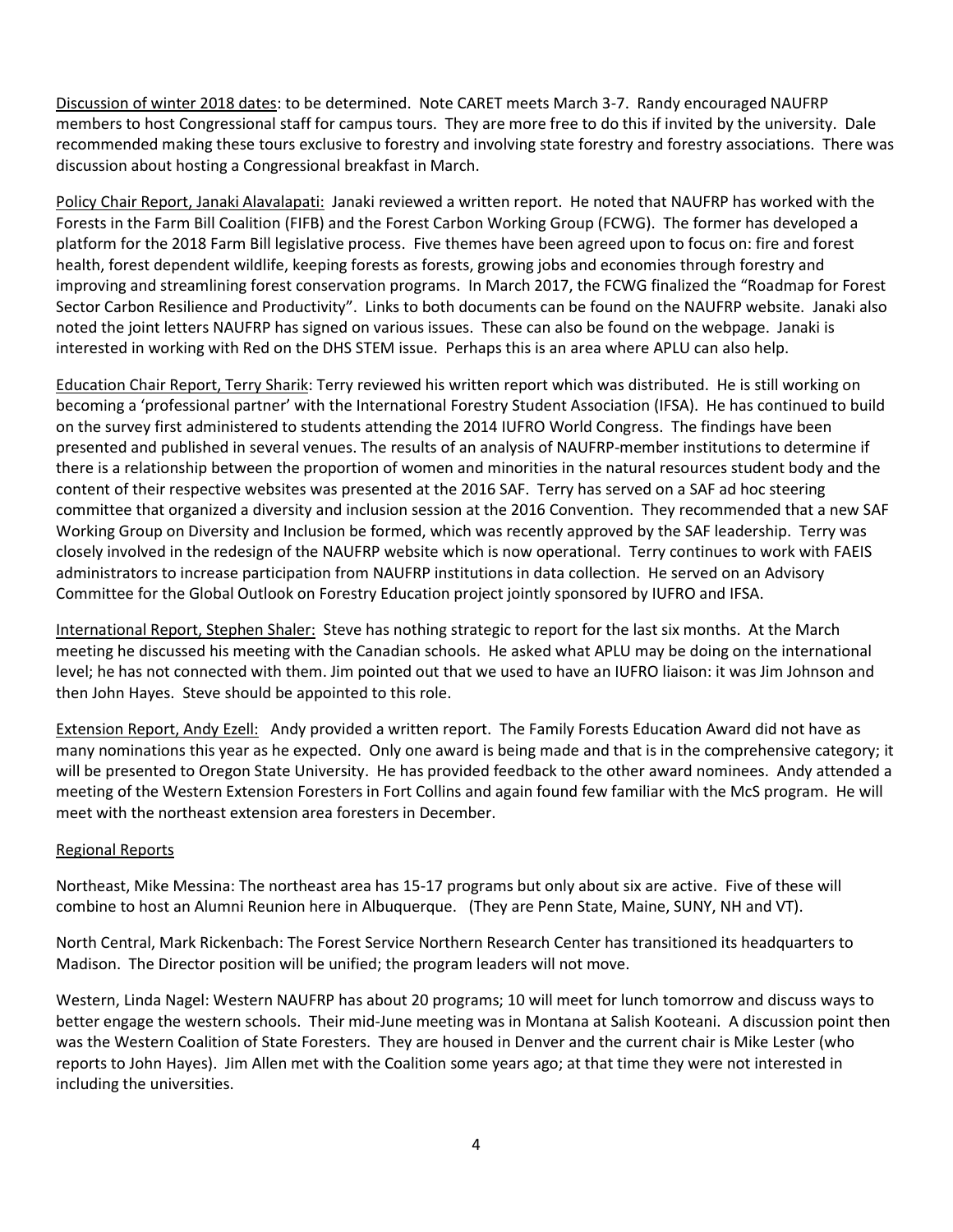Southern, Dale Greene: Southern NAUFRP met with the Southern Group of State Foresters (SGSF) in Arkansas last June; 6-8 schools participated. Keith and Dale wrote a letter to the USDA Secretary about McS funding. Dale saw Secretary Sonny Purdue in July and had a couple of opportunities to talk with him. Dale is pleased that Tony Tooke is the new Forest Service Chief: he understands private land forestry issues. Also discussed at the June meeting were the SGSF hiring needs and growth of intern programs. Southern NAUFRP plans to meet in 2018 in conjunction with the Forest Landowners Association in Lake Oconee, GA on June 27-29. Dale added that he attended one of the USDA Listening Sessions; he was introduced as the UGA Dean but also as a member of NAUFRP. He talked about forest health and big data issues. Dale recommended staying in contact with FRA, NASF, and the National Council of Forestry Association Executives.

Budget and Advocacy Committee, John Hayes: John participates in monthly BAC calls. There has not been much to engage on recently. They are going to the 'one ask' as discussed earlier. John is not knowledgeable about what will happen with the budget in the new Administration.

Board of Natural Resources, John Hayes: John reported that the APLU Board of Agriculture plans a survey of what skills employers want from new college graduate. Wendy Fink (APLU) is not confident she has a good list of employers to reach out to and needs NAUFRP's help if it is to be of value to us. Terry said the Pinchot Survey developed such a list; it would be useful to obtain it for Wendy from Will Price at the Pinchot Institute. Other areas we can help with are the non-land grant universities engaged in forestry.

Forest Health Initiative, John Hayes: John has been working NAUFRP's draft Forest Health Initiative through the APLU process. He distributed a handout which covered the outline, writing needs and steering committee. The Steering Committee reflects the APLU structure, process, and diversity of representatives needed to help see the Initiative through. There was some discussion about broadening the Initiative to Canada. For now, people have been identified to flesh out and serve on the writing team. There will be 3-4 pages for each section; the key has been to get the right people -- high level of expertise with comprehensive overview. Keith suggested the USDA Listening Session may be a means to highlight forest health issues. Mary, Keith and Dale have testified. Written comments may be submitted. Keith will send out a reminder on the Listening Sessions again. There was discussion about broadening the Steering Committee to include the USFS; their input would be of value. A Steering Committee might also include a review component and gather stakeholder input (FS, regions, industry,…).

McStennis Branding Strategy, Mary Watzin: Mary volunteered to lead on this. She worked with Will Novy-Hildesley of the North American Forest Partnership (NAFP) on how to identify the essence of branding and how to use it. A workshop is planned for the General Assembly tomorrow and Will is going to link in. Red believes SAF needs to better understand that the future forestry generation will come from the universities and SAF should acknowledge and support our priorities. Mary said we have to make the case for capacity and continuity in our research programs. Eric pointed out that McStennis funds can be used for administration projects: 'you can write your own stories'. Randy said the agriculture schools are doing a very good job with leave behind materials for the Hill. He asked everyone to prepare a paragraph on how McStennis has improved one thing in your state and/or what has changed in your state's forestry landscape for the better that can be traced to a faculty member or graduate student as a result of McStennis (ie BMPs). Ali really needs this kind of information. NAUFRP would like to see Catalino's notebook; a lot of valuable material was pulled together for the McStennis review. The NIFA Data Gateway can also provide quite a bit of information going back to 2002.

Louie Tupas, Deputy Director for Bioenergy, Climate and Environment, USDA National Institute of Food and Agriculture: "Share Your Science" is a NIFA program intended to highlight research outcomes and accomplishments by agency partners. Please send Eric, Daniel and Catalino information on your key achievements. The physical USDA Listening Sessions have been completed. December 1 is the deadline for submitting written comments to the NIFA website; Keith will send a reminder to NAUFRP institutions. Louie assures that NIFA listens to this input. They are seeking ideas on how to manage big data. Ideas on this are welcome. The Secretary has an important new 'blogging' element to the USDA website; check it out. Louie will send way to share ideas on it. The Secretary also has a Task Force under way addressing rural issues. Louie talked about Forest Research Advisory Committee (FRAC) and the National Agricultural